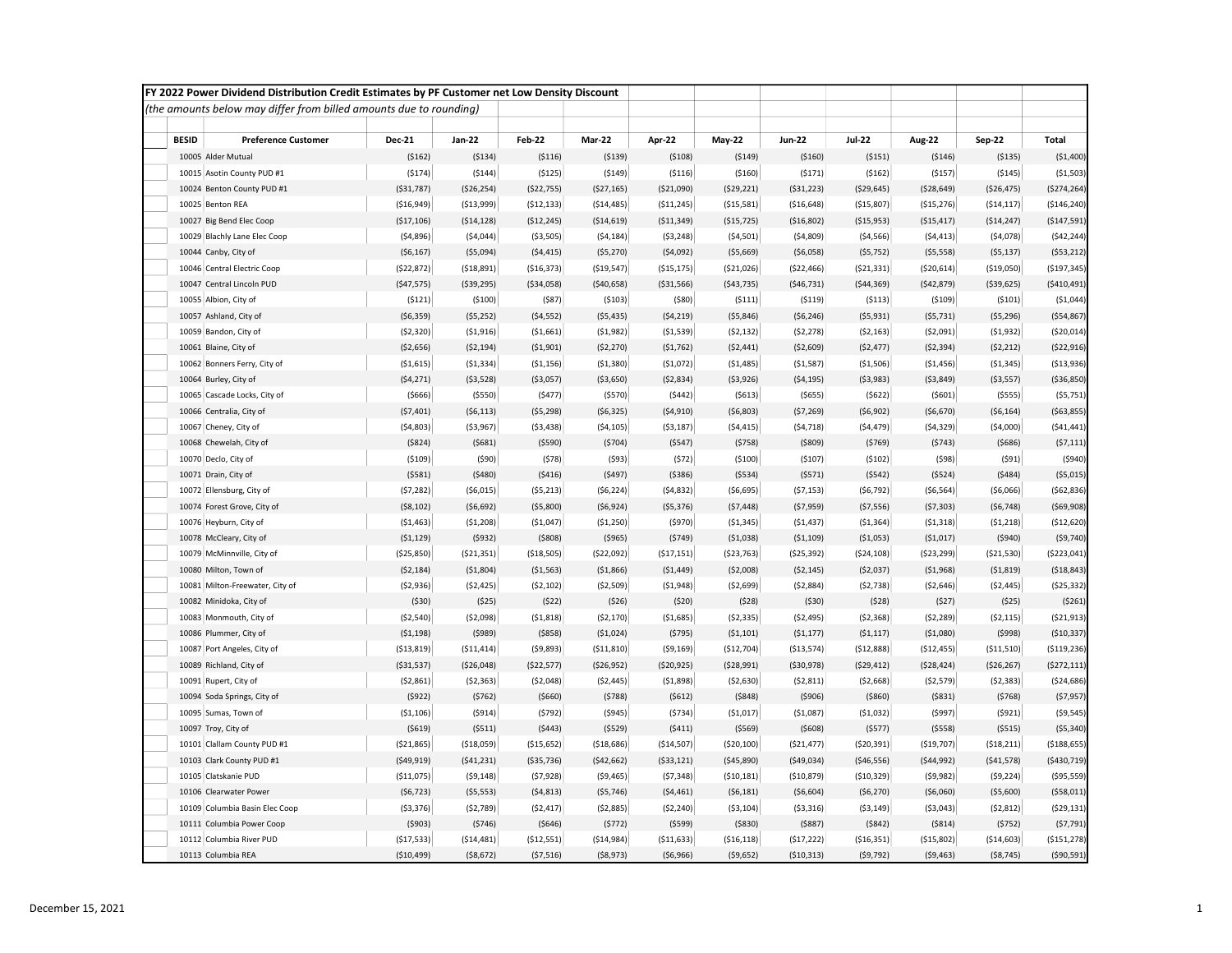|              | (the amounts below may differ from billed amounts due to rounding) |                              |                            |                         |                          |                         |                            |                          |                            |                           |                           |                             |
|--------------|--------------------------------------------------------------------|------------------------------|----------------------------|-------------------------|--------------------------|-------------------------|----------------------------|--------------------------|----------------------------|---------------------------|---------------------------|-----------------------------|
| <b>BESID</b> | <b>Preference Customer</b>                                         | <b>Dec-21</b>                | Jan-22                     | <b>Feb-22</b>           | Mar-22                   | Apr-22                  | $May-22$                   | Jun-22                   | <b>Jul-22</b>              | Aug-22                    | <b>Sep-22</b>             | Total                       |
|              | 10116 Consolidated Irrigation District #19                         | (569)                        | (557)                      | (549)                   | (559)                    | (546)                   | (563)                      | (568)                    | (564)                      | (562)                     | (558)                     | (5595)                      |
|              | 10118 Consumers Power                                              | ( \$12, 841)                 | ( \$10,606)                | (59, 193)               | ( \$10,974)              | ( \$8,520)              | ( \$11,804)                | ( \$12,613)              | ( \$11,976)                | ( \$11,574)               | ( \$10,695)               | ( \$110,796)                |
|              | 10121 Coos Curry Elec Coop                                         | ( \$11,643)                  | ( \$9,616)                 | ( \$8,335)              | (59,950)                 | (57, 725)               | ( \$10,703)                | ( \$11,436)              | ( \$10, 858)               | ( \$10,493)               | ( \$9,697)                | (\$100,456)                 |
|              | 10123 Cowlitz County PUD #1                                        | ( \$61, 838)                 | ( \$51,076)                | (544, 268)              | ( \$52, 848)             | ( \$41,029)             | ( \$56, 846)               | ( \$60, 741)             | ( \$57,671)                | ( \$55, 735)              | ( \$51, 505)              | ( \$533, 557)               |
|              | 10136 Douglas Electric Cooperative                                 | (55, 222)                    | (54, 313)                  | ( \$3,739)              | (54, 463)                | ( \$3,465)              | (54, 801)                  | ( \$5,130)               | (54, 870)                  | (54, 707)                 | (54, 350)                 | ( \$45,060)                 |
|              | 10142 East End Mutual Electric                                     | (5792)                       | ( \$654)                   | (5567)                  | (5677)                   | (5526)                  | (5728)                     | (5778)                   | (5739)                     | (5714)                    | ( \$660)                  | (56, 835)                   |
|              | 10144 Eatonville, City of                                          | (51,023)                     | ( \$845)                   | (5732)                  | (5874)                   | (5679)                  | (5940)                     | ( \$1,005)               | (5954)                     | (5922)                    | (5852)                    | (58, 826)                   |
|              | 10156 Elmhurst Mutual P & L                                        | (59, 789)                    | ( \$8,086)                 | (57,008)                | ( \$8,366)               | ( \$6,495)              | ( \$8,999)                 | ( \$9,616)               | (59, 130)                  | (58, 823)                 | (58, 154)                 | ( \$84,466)                 |
|              | 10157 Emerald PUD                                                  | (56, 822)                    | ( \$5,634)                 | (54, 883)               | ( \$5,830)               | (54, 526)               | (56, 271)                  | (56,700)                 | (56, 362)                  | ( \$6,148)                | (55,682)                  | (558, 858)                  |
|              | 10158 Energy Northwest                                             | (5755)                       | (5624)                     | (5541)                  | (5646)                   | (5501)                  | (5694)                     | (5742)                   | (5705)                     | (5681)                    | ( \$629)                  | ( \$6,518)                  |
|              | 10170 Eugene Water & Electric Board                                | ( \$36, 702)                 | ( \$30, 315)               | ( \$26, 274)            | ( \$31, 366)             | (\$24,352)              | ( \$33, 739)               | ( \$36,051)              | ( \$34, 229)               | ( \$33,080)               | ( \$30, 569)              | ( \$316, 677)               |
|              | 10172 U.S. Airforce Base, Fairchild                                | (51, 741)                    | (51, 438)                  | (51, 247)               | (51, 488)                | (51, 155)               | (\$1,601)                  | (51, 710)                | ( \$1,624)                 | ( \$1,569)                | ( \$1,450)                | ( \$15,023)                 |
|              | 10173 Fall River Elec Coop                                         | (59, 207)                    | (57, 605)                  | ( \$6,591)              | (57,868)                 | ( \$6,109)              | ( \$8,464)                 | (59,044)                 | ( \$8,586)                 | (58, 298)                 | (57,668)                  | (579, 440)                  |
|              | 10174 Farmers Elec Coop                                            | (5154)                       | (5127)                     | (5110)                  | (5132)                   | (5102)                  | (5142)                     | (5151)                   | (5144)                     | (5139)                    | (5128)                    | (51, 329)                   |
|              | 10177 Ferry County PUD #1                                          | (52, 637)                    | (52, 178)                  | (51,888)                | (52, 254)                | (\$1,750)               | (52, 424)                  | ( \$2,590)               | (52, 459)                  | (52, 377)                 | ( \$2,196)                | (522, 753)                  |
|              | 10179 Flathead Elec Coop                                           | ( \$50,657)                  | ( \$41, 841)               | ( \$36, 264)            | (543, 292)               | ( \$33, 611)            | ( \$46, 568)               | ( \$49,759)              | (547, 244)                 | ( \$45,657)               | (542, 192)                | (\$437,085)                 |
|              | 10183 Franklin County PUD #1                                       | (518, 931)                   | ( \$15,636)                | ( \$13,552)             | ( \$16, 179)             | ( \$12,561)             | (517, 403)                 | ( \$18,595)              | ( \$17,655)                | ( \$17,063)               | ( \$15,768)               | ( \$163, 343)               |
|              | 10186 Glacier Elec Coop                                            | ( \$5,374)                   | (54, 439)                  | ( \$3,847)              | (54, 593)                | ( \$3,566)              | (54, 940)                  | (55, 279)                | ( \$5,012)                 | (54, 843)                 | (54, 476)                 | ( \$46, 369)                |
|              | 10190 Grant County PUD #2                                          | (51, 576)                    | (51, 302)                  | (51, 128)               | (51, 347)                | (51,046)                | (51, 449)                  | (51, 548)                | (\$1,470)                  | (51, 421)                 | (51, 313)                 | ( \$13,600)                 |
|              | 10191 Grays Harbor PUD #1                                          | ( \$17, 552)                 | ( \$14,497)                | (\$12,565)              | ( \$15,000)              | ( \$11,646)             | ( \$16, 135)               | ( \$17, 241)             | ( \$16, 369)               | ( \$15, 820)              | ( \$14,619)               | ( \$151, 444)               |
|              | 10197 Harney Elec Coop                                             | (56, 315)                    | (55, 216)                  | (54, 521)               | ( \$5,397)               | (54, 190)               | ( \$5,805)                 | ( \$6, 203)              | (55,889)                   | (55, 692)                 | ( \$5,260)                | (554, 488)                  |
|              | 10202 Hood River Elec Coop                                         | (53,978)                     | ( \$3,285)                 | (52, 848)               | (53, 399)                | (52, 639)               | ( \$3,657)                 | ( \$3,907)               | (53, 710)                  | (53, 585)                 | ( \$3,313)                | (534, 321)                  |
|              | 10203 Idaho County L & P                                           | (51, 743)                    | (51, 439)                  | (51, 248)               | (51, 489)                | (51, 156)               | (51,602)                   | (51, 712)                | ( \$1,625)                 | (51, 571)                 | (51, 451)                 | (\$15,036)                  |
|              | 10204 Idaho Falls Power                                            | (\$12,387)                   | ( \$10, 231)               | ( \$8,867)              | ( \$10,586)              | ( \$8, 219)             | ( \$11, 387)               | (\$12,167)               | ( \$11,552)                | ( \$11,164)               | ( \$10, 317)              | ( \$106, 877)               |
|              | 10209 Inland P & L                                                 | (529, 227)                   | ( \$24, 140)               | ( \$20, 923)            | ( \$24, 978)             | ( \$19, 392)            | ( \$26, 868)               | ( \$28,709)              | (527, 258)                 | (526, 342)                | ( \$24, 343)              | ( \$252, 180)               |
|              | 10230 Kittitas County PUD #1                                       | (\$2,672)                    | (52, 207)                  | (51, 913)               | (52, 284)                | (51, 773)               | (52, 457)                  | (52, 625)                | (52, 492)                  | (52, 409)                 | (52, 226)                 | ( \$23,058)                 |
|              | 10231 Klickitat County PUD #1                                      | (510, 128)                   | ( \$8,365)                 | (57, 250)               | ( \$8,656)               | (56, 720)               | (59, 310)                  | (59, 948)                | ( \$9,446)                 | (59, 128)                 | ( \$8,436)                | ( \$87, 387)                |
|              | 10234 Kootenai Electric Coop                                       | (\$15,486)                   | (\$12,791)                 | ( \$11,086)             | (\$13,235)               | (\$10,275)              | ( \$14, 236)               | ( \$15, 212)             | ( \$14,443)                | ( \$13,958)               | (\$12,898)                | ( \$133, 620)               |
|              | 10235 Lakeview L & P (WA)                                          | (59, 765)                    | ( \$8,066)                 | (56,991)                | ( \$8,345)               | ( \$6,479)              | ( \$8,977)                 | (59, 592)                | (59, 107)                  | ( \$8,801)                | ( \$8,133)                | ( \$84, 256)                |
|              | 10236 Lane County Elec Coop                                        | ( \$8,149)                   | (56, 731)                  | (55,834)                | ( \$6,965)               | ( \$5,407)              | (57, 492)                  | ( \$8,005)               | ( \$7,600)                 | (57, 345)                 | (56, 788)                 | (570, 316)                  |
|              | 10237 Lewis County PUD #1                                          | ( \$13, 222)                 | ( \$10, 921)               | ( \$9,465)              | ( \$11, 300)             | ( \$8,773)              | ( \$12, 155)               | (\$12,987)               | (512, 331)                 | (511, 917)                | ( \$11,012)               | ( \$114,083)                |
|              | 10239 Lincoln Elec Coop (MT)                                       | ( \$3,925)                   | (53, 242)                  | (52, 810)               | ( \$3,354)               | ( \$2,604)              | ( \$3,608)                 | ( \$3,855)               | ( \$3,660)                 | ( \$3,537)                | ( \$3, 269)               | ( \$33, 864)                |
|              | 10242 Lost River Elec Coop                                         | ( \$2,678)                   | (52, 212)                  | (51, 917)               | (52, 289)                | (51, 777)               | (52, 462)                  | ( \$2,630)               | (52, 497)                  | (52, 414)                 | (52, 230)                 | ( \$23, 106)                |
|              | 10244 Lower Valley Energy                                          | ( \$24, 252)                 | ( \$20,031)                | ( \$17,361)             | ( \$20, 726)             | ( \$16,091)             | (\$22,294)                 | ( \$23, 821)             | ( \$22,617)                | ( \$21,858)               | ( \$20, 199)              | ( \$209, 250)               |
|              | 10246 Mason County PUD #1<br>10247 Mason County PUD #3             | ( \$2,560)                   | (52, 114)<br>( \$19,023)   | (51,833)<br>( \$16,488) | (52, 188)<br>( \$19,683) | (51,698)                | (52, 353)                  | (52, 515)                | (52, 387)<br>( \$21,479)   | (52, 307)<br>(520, 758)   | (52, 132)<br>( \$19, 183) | (522,087)<br>( \$198, 721)  |
|              |                                                                    | ( \$23,031)                  |                            |                         |                          | ( \$15, 281)            | ( \$21, 172)               | ( \$22, 623)             |                            |                           |                           |                             |
|              | 10256 Midstate Elec Coop<br>10258 Mission Valley                   | ( \$13, 219)<br>( \$10, 845) | ( \$10, 918)<br>( \$8,957) | (59, 463)<br>(57, 763)  | ( \$11,297)<br>(59, 268) | (58, 771)               | ( \$12, 152)<br>( \$9,969) | (\$12,984)<br>(\$10,652) | (512, 328)<br>( \$10, 114) | ( \$11, 914)<br>(59, 774) | ( \$11,010)<br>(59,033)   | ( \$114,056)<br>( \$93,570) |
|              | 10259 Missoula Elec Coop                                           | (57, 594)                    | (56, 272)                  | ( \$5,436)              | (56, 490)                | (57, 195)<br>( \$5,039) | (56,981)                   | (57, 459)                | (57,082)                   | ( \$6,845)                | (56, 325)                 | ( \$65,523)                 |
|              | 10260 Modern Elec Coop                                             | (57, 982)                    | (56, 592)                  | (55, 714)               | (56, 821)                | (55, 296)               | (57, 337)                  | (57, 840)                | (57, 444)                  | (57, 194)                 | ( \$6,648)                | (568, 868)                  |
|              | 10273 Nespelem Valley Elec Coop                                    | (51, 597)                    | (51, 319)                  | (51, 144)               | ( \$1,365)               | ( \$1,060)              | (51, 468)                  | ( \$1,569)               | ( \$1,490)                 | (51, 440)                 | ( \$1,330)                | ( \$13,782)                 |
|              | 10278 Northern Lights                                              | ( \$10, 114)                 | ( \$8,354)                 | (57, 240)               | ( \$8,644)               | (56, 711)               | (59, 298)                  | (59, 935)                | ( \$9,433)                 | (59, 116)                 | ( \$8,424)                | ( \$87, 269)                |
|              | 10279 Northern Wasco County PUD                                    | (\$19,666)                   | ( \$16, 244)               | ( \$14,079)             | (\$16,807)               | ( \$13,049]             | ( \$18,079]                | ( \$19, 318)             | ( \$18, 341)               | (517, 725)                | ( \$16, 380)              | ( \$169, 688)               |
|              | 10284 Ohop Mutual Light Company                                    | ( \$2,929)                   | (52, 419)                  | (52,097)                | ( \$2,503)               | ( \$1,943)              | ( \$2,693)                 | (52, 877)                | (52, 732)                  | ( \$2,640)                | (52, 440)                 | (525, 273)                  |
|              | 10285 Okanogan County Elec Coop                                    | (51,839)                     | (51, 519)                  | (51, 317)               | (51, 572)                | (51, 220)               | (51,691)                   | (51,806)                 | (51, 715)                  | ( \$1,658)                | (51, 532)                 | ( \$15, 869)                |
|              | 10286 Okanogan County PUD #1                                       | ( \$13, 942)                 | ( \$11, 515)               | (59,980)                | (511, 915)               | (59, 250)               | ( \$12, 816)               | ( \$13,694)              | ( \$13,002)                | (\$12,565)                | ( \$11,612)               | (\$120,291)                 |